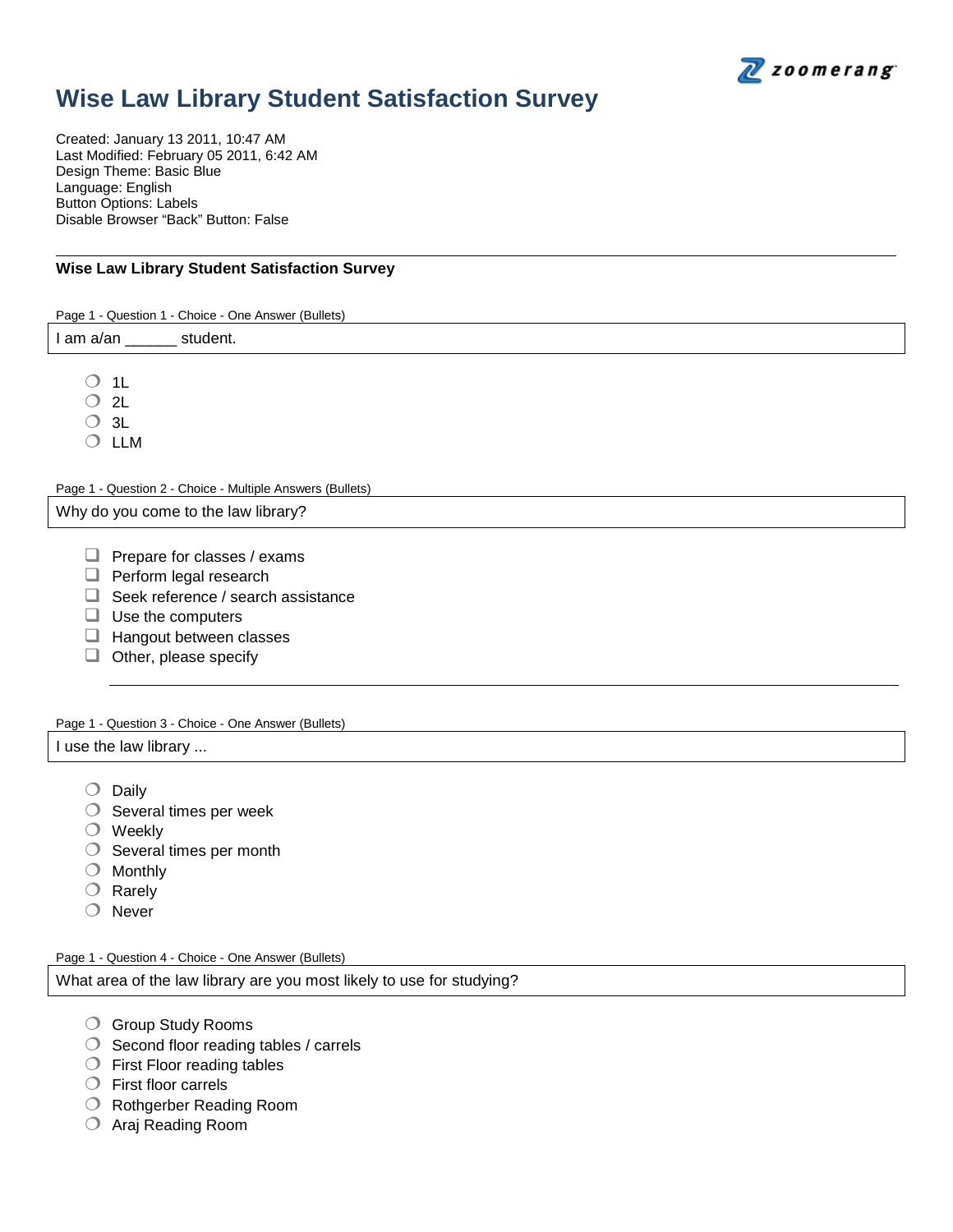- $\bigcirc$  Basement tables
- $\bigcirc$  Basement carrels
- $\bigcirc$  Basement soft seating

# Page 2 - Question 5 - Choice - One Answer (Bullets)

Rate the clarity and sufficiency of signage (room names, maps, bulletin board postings, etc.) throughout the library?

- O Very Good
- Good
- O Average
- O Poor
- O Very Poor

# Page 2 - Question 6 - Rating Scale - Matrix

Please rate the following aspects of the library atmosphere?

|                               | <b>Excellent</b> | <b>Very Good</b> | Good | Fair             | Poor |
|-------------------------------|------------------|------------------|------|------------------|------|
| Noise Level                   |                  |                  |      | $\bigcirc$       | Q    |
| Lighting                      |                  |                  |      |                  |      |
| <b>Individual Study Space</b> |                  |                  |      | $\left( \right)$ |      |
| Casual seating areas          |                  |                  |      |                  |      |
| Group study room availability |                  |                  |      | ()               |      |
| Temperature                   |                  |                  |      |                  |      |
| Safety                        |                  |                  |      |                  |      |
| <b>Restroom Maintenance</b>   |                  |                  |      |                  |      |

# Page 2 - Question 7 - Yes or No

Do you have difficulty in finding materials in the library?

Yes

O No

Additional Comment

# Page 3 - Question 8 - Rating Scale - Matrix

How often do you use the following print library collections?

|                                            | Frequently | Often | Occassionally    | Rarely                 | <b>Never</b>     |
|--------------------------------------------|------------|-------|------------------|------------------------|------------------|
| Course reserves                            |            |       |                  |                        |                  |
| Regular reserves                           |            |       |                  |                        |                  |
| DVD collection                             |            |       |                  | $\bigcap$              | $\left( \right)$ |
| Reference collection                       |            |       |                  |                        |                  |
| Legal periodicals                          |            |       | $\bigcap$        | $\left( \right)$       | $\Omega$         |
| Colorado collection                        |            |       |                  |                        |                  |
| Foreign and International law<br>materials |            |       |                  |                        |                  |
| Rare books                                 |            |       |                  | ∩                      |                  |
| <b>State and Federal codes</b>             |            |       | $\left( \right)$ | $\left( \quad \right)$ |                  |
| Reporters                                  |            |       |                  |                        |                  |
| Microfiche / Microfilm                     |            |       |                  |                        |                  |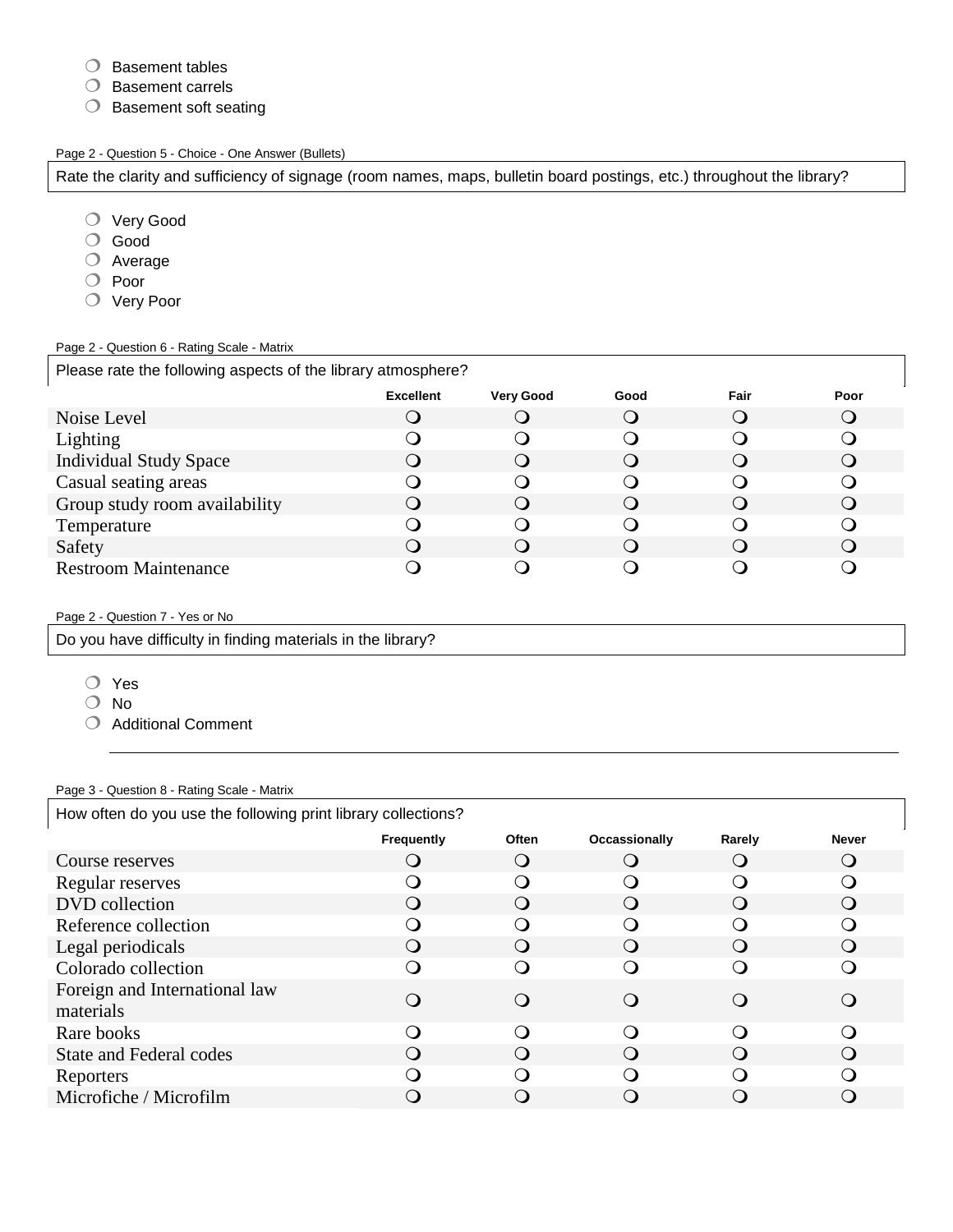Page 3 - Question 9 - Choice - One Answer (Bullets)

### Do you use the library's online catalog to find materials?

- Yes, mostly LawPAC Plus
- Yes, mostly LawPAC
- Yes, but not sure which catalog I use
- O No
- O Comments

## Page 3 - Question 10 - Choice - Multiple Answers (Bullets)

The law library subscribes to many legal research databases beyond LexisNexis and Westlaw. Which of these electronic resources have you used (check all that apply)?

- CALI Lessons
- □ LexisNexis Congressional for federal legislative history research
- $\Box$  Index to Legal Periodicals to locate law journal articles
- $\Box$  LegalTRAC to locate law journal articles
- $\Box$  JSTOR social science journal articles
- $\Box$  Making of Modern Law classic legal treatises from the 18th and 19th centuries
- $\Box$  Hein Online law journal articles, federal materials, state session laws
- $\Box$  SSRN law journal articles in progress
- □ United Nations Treaty Collection treaties
- CCH Internet Tax Research Network statutes, regulations, cases, and commentary on tax law
- □ BNA for research on labor, employment, environment
- □ CQ Electronic Library Congressional information from Congressional Quarterly
- $\Box$  Other, please specify

# Page 4 - Question 11 - Yes or No

Are you satisfied with the service you receive from library staff when requesting assistance locating materials?

- Yes
- $\bigcap$  No
- Additional Comment

| Page 4 - Question 12 - Rating Scale - One Answer (Horizontal)                                    |                |           |                  |                 |           |           |              |
|--------------------------------------------------------------------------------------------------|----------------|-----------|------------------|-----------------|-----------|-----------|--------------|
| When you required reference assistance, were the reference librarians friendly and approachable? |                |           |                  |                 |           |           |              |
| Always                                                                                           | <b>Usually</b> |           | <b>Sometimes</b> | Rarely<br>Never |           |           |              |
|                                                                                                  |                |           |                  |                 |           |           |              |
| Page 4 - Question 13 - Rating Scale - One Answer (Horizontal)                                    |                |           |                  |                 |           |           |              |
| Were the reference librarians knowledgable in answering your questions?                          |                |           |                  |                 |           |           |              |
|                                                                                                  |                |           |                  |                 |           |           |              |
| Always                                                                                           | <b>Usually</b> |           | <b>Sometimes</b> |                 | Rarely    |           | <b>Never</b> |
|                                                                                                  |                |           |                  |                 |           |           |              |
| Page 4 - Question 14 - Rating Scale - Matrix                                                     |                |           |                  |                 |           |           |              |
| When are you most likely to need reference / research assistance?                                |                |           |                  |                 |           |           |              |
|                                                                                                  |                | 7am - 9am | $9am - 1pm$      | $1pm - 5pm$     | 5pm - 7pm | 7pm - 9pm | 9pm - Close  |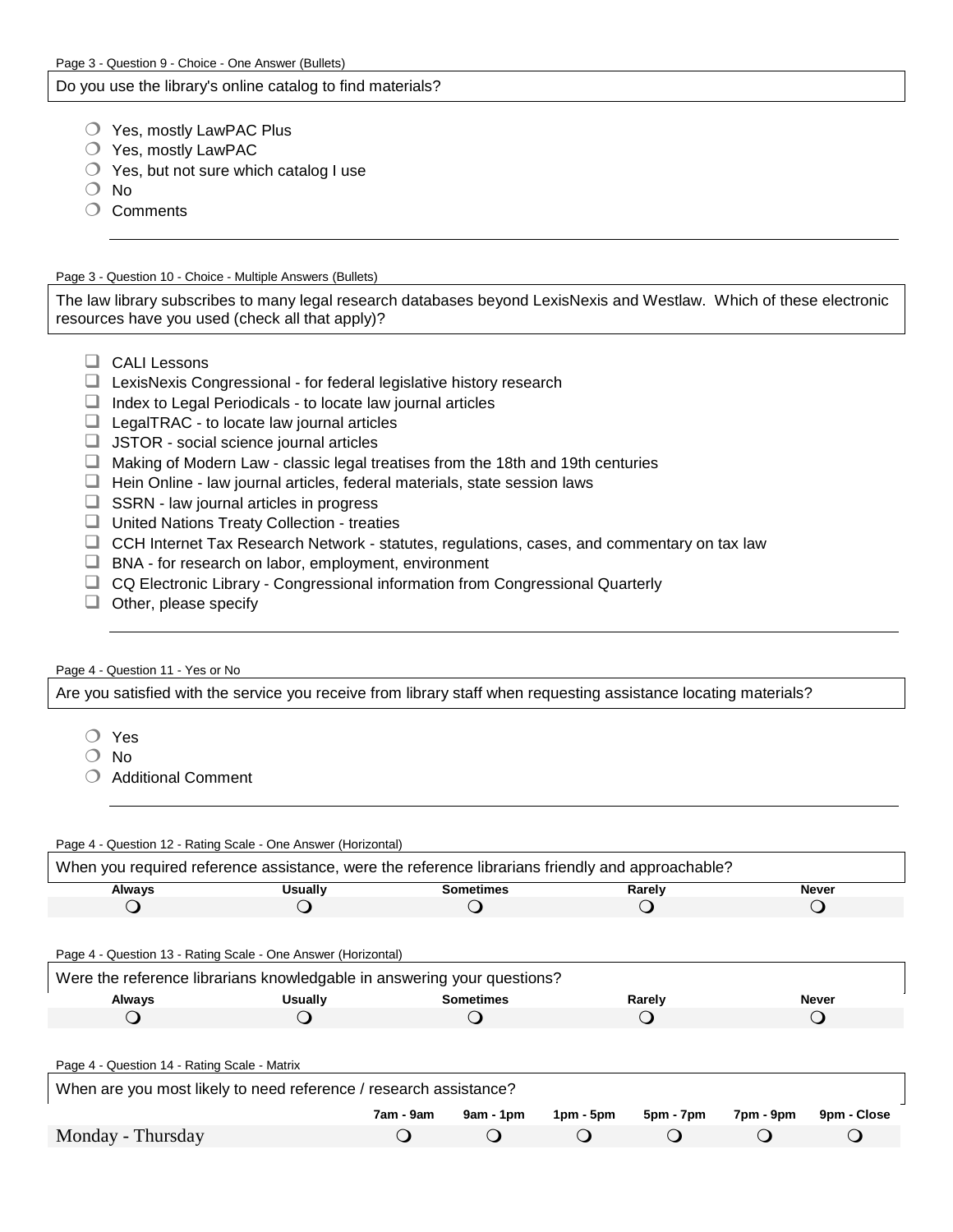| Friday   |                | $\bigcirc$               | $\overline{Q}$      |          |  |
|----------|----------------|--------------------------|---------------------|----------|--|
| Saturday | $\overline{Q}$ | $\overline{\phantom{0}}$ | $\bullet$ $\bullet$ | <b>O</b> |  |
| Sunday   | $\bullet$      | $\overline{Q}$           | $\bullet$           |          |  |

#### Page 5 - Question 15 - Choice - Multiple Answers (Bullets)

If additional legal research instruction were provided, what type of instruction would you attend?

- $\Box$  More comprehensive legal research instruction in the first year
- $\Box$  Training on databases other than LexisNexis and Westlaw
- $\Box$  Training on LexisNexis and Westlaw
- $\Box$  Subject specific training (e.g., how to start your research, how to do environmental law research, etc)
- $\Box$  I do not need additional legal research instruction or would not attend the sessions
- $\Box$  Other, please specify

Page 5 - Question 16 - Yes or No

Have you needed library services or resources that you wished you had learned about at orientation?

- Yes
- No
- $\bigcirc$  If so, what?

| Page 5 - Question 17 - Rating Scale - One Answer (Horizontal) |       |      |                 |                          |  |  |  |
|---------------------------------------------------------------|-------|------|-----------------|--------------------------|--|--|--|
| Overall, the library orientation was useful to me.            |       |      |                 |                          |  |  |  |
| <b>Strongly Agree</b>                                         | Agree |      | <b>Disagree</b> | <b>Strongly Disagree</b> |  |  |  |
|                                                               |       |      |                 |                          |  |  |  |
|                                                               |       |      |                 |                          |  |  |  |
| Page 5 - Question 18 - Rating Scale - One Answer (Horizontal) |       |      |                 |                          |  |  |  |
| Please rate the library's overall service.                    |       |      |                 |                          |  |  |  |
| <b>Excellent</b>                                              | Good  | Fair | Poor            | Unacceptable             |  |  |  |
|                                                               |       |      |                 |                          |  |  |  |
|                                                               |       |      |                 |                          |  |  |  |
| Page 6 - Question 19 - Yes or No                              |       |      |                 |                          |  |  |  |
| Do you use the library's website?                             |       |      |                 |                          |  |  |  |
|                                                               |       |      |                 |                          |  |  |  |
|                                                               |       |      |                 |                          |  |  |  |

- Yes
- O No
- Additional Comment

#### Page 6 - Question 20 - Choice - One Answer (Bullets)

I find the library's website to use.

- O Very Easy
- $\bigcirc$  Somewhat Easy
- O Somewhat Difficult
- Very Difficult
- $\bigcirc$  I don't use the library's website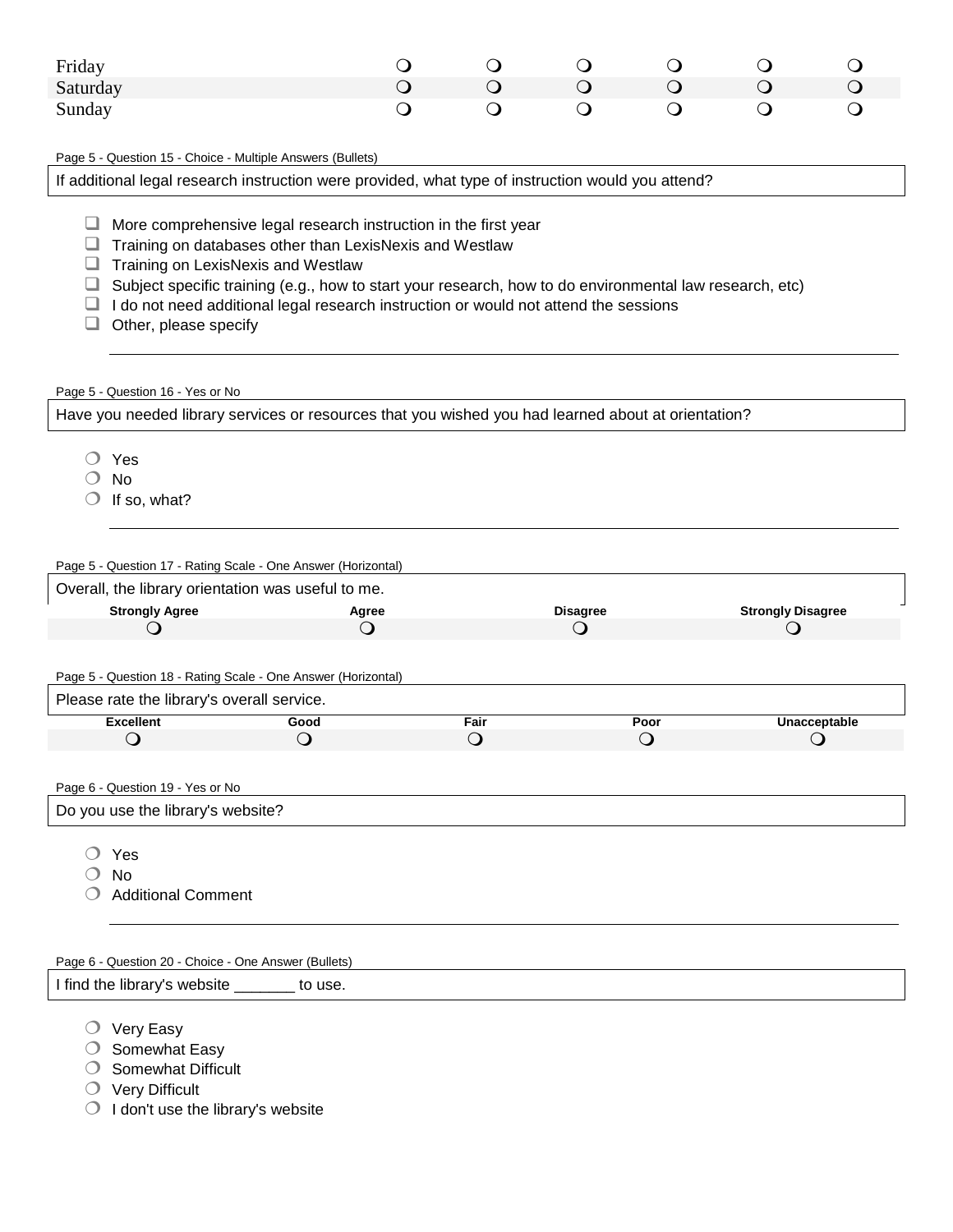Have you used the chat service available on the law library's website to contact a reference librarian for research help?

- Yes
- No

#### Page 6 - Question 22 - Choice - One Answer (Bullets)

The law library has implemented a program called the Smartphone Tag Project to extend library services to smartphone users. We have placed posters containing a barcode or tag with a description of what information (i.e., a research guide, resources, contact information) a smartphone user will obtain by scanning the tag with his or her smartphone camera. Have you tried out this service?

- Yes
- $\bigcirc$  No
- $\bigcirc$  I have not noticed the posters
- $\bigcirc$  I don't own a smartphone

Page 6 - Question 23 - Rating Scale - Matrix

Please rate your level of satisfaction with the following equipment:

|                                           | <b>Extremely</b><br><b>Satisfied</b> | Somewhat<br><b>Satisfied</b> | <b>Neutral</b> | Somewhat<br><b>Dissatisfied</b> | <b>Extremely</b><br><b>Dissatisfied</b> |
|-------------------------------------------|--------------------------------------|------------------------------|----------------|---------------------------------|-----------------------------------------|
| Loaner laptops                            | Q                                    | $\bigcirc$                   | Q              | Ő                               | $\circ$                                 |
| Additional Comment                        |                                      |                              |                |                                 |                                         |
| Copiers                                   | Q                                    | Q                            | Ω              | Ω                               | $\Omega$                                |
| Additional Comment                        |                                      |                              |                |                                 |                                         |
| <b>Westlaw and Lexis Printers</b>         | $\Omega$                             | $\bigcirc$                   | $\bigcirc$     | $\bigcirc$                      | $\circ$                                 |
| Additional Comment                        |                                      |                              |                |                                 |                                         |
| Network printers with card swipe          |                                      | $\Omega$                     | $\circ$        | $\Omega$                        | $\Omega$                                |
| stations                                  |                                      |                              |                |                                 |                                         |
| <b>Additional Comment</b><br>$\mathbb{R}$ |                                      |                              |                |                                 |                                         |
| Office equipment (staplers, hole          | ∩                                    | ∩                            | $\Omega$       | $\Omega$                        | ∩                                       |
| punches, etc.)                            |                                      |                              |                |                                 |                                         |
| Additional Comment                        |                                      |                              |                |                                 |                                         |

### Page 7 - Question 24 - Open Ended - Comments Box

If you could change one thing about the library's services, collections, technology, or space, what would it be?

#### Page 7 - Question 25 - Name and Address (General)

To thank you for your time in completing this survey, the law library is giving away two \$10 gift cards and six \$5 gift cards to Starbucks. If you would like to be entered into a drawing for one of these cards, please provide your name and email address.

- **Name**
- **EX** Company
- **Address 1**
- **Address 2**
- **Solution** City/Town